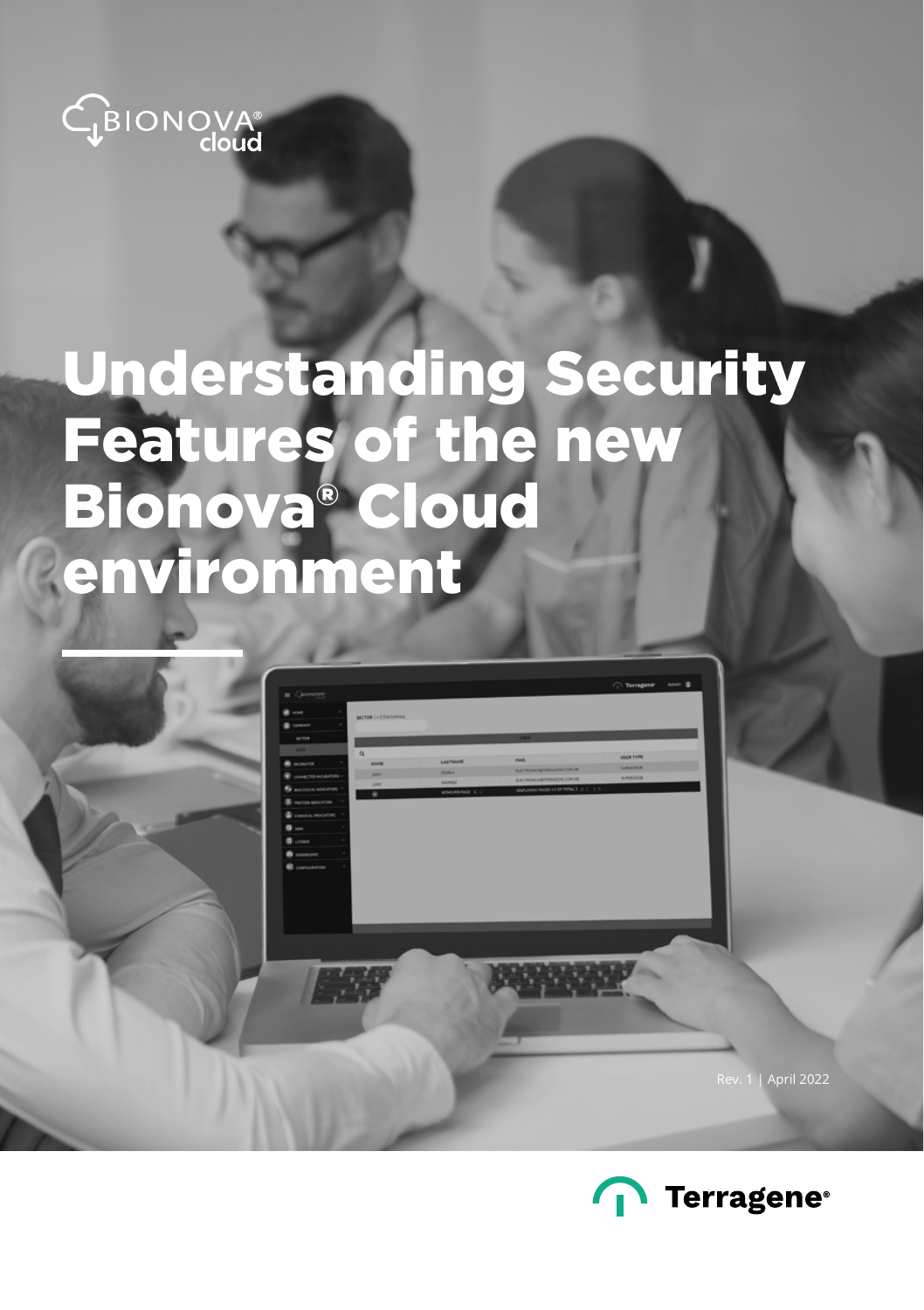## Index

- [How does Bionova® Cloud works?](#page-2-0)
- [Comunications fundamentals](#page-2-0)
- [Nature of the information generated, handled and stored by](#page-2-0)  [Bionova® Cloud](#page-2-0)
- [Information handled by Bionova® Cloud Agent](#page-2-0)<br>1 Information stored by Bionova® Cloud Traceab
- [Information stored by Bionova® Cloud Traceability Software](#page-3-0)
- [Security features of communication, access and Cloud data](#page-3-0)  [storage of Bionova® Cloud](#page-3-0)
- [Bionova® Cloud's Microsoft™ Azure based Cloud infrastructure](#page-4-0)<br>5 Servers location

[Servers location](#page-4-0)

[Microsoft™ Azure data security](#page-4-0)

[FAQs](#page-4-0)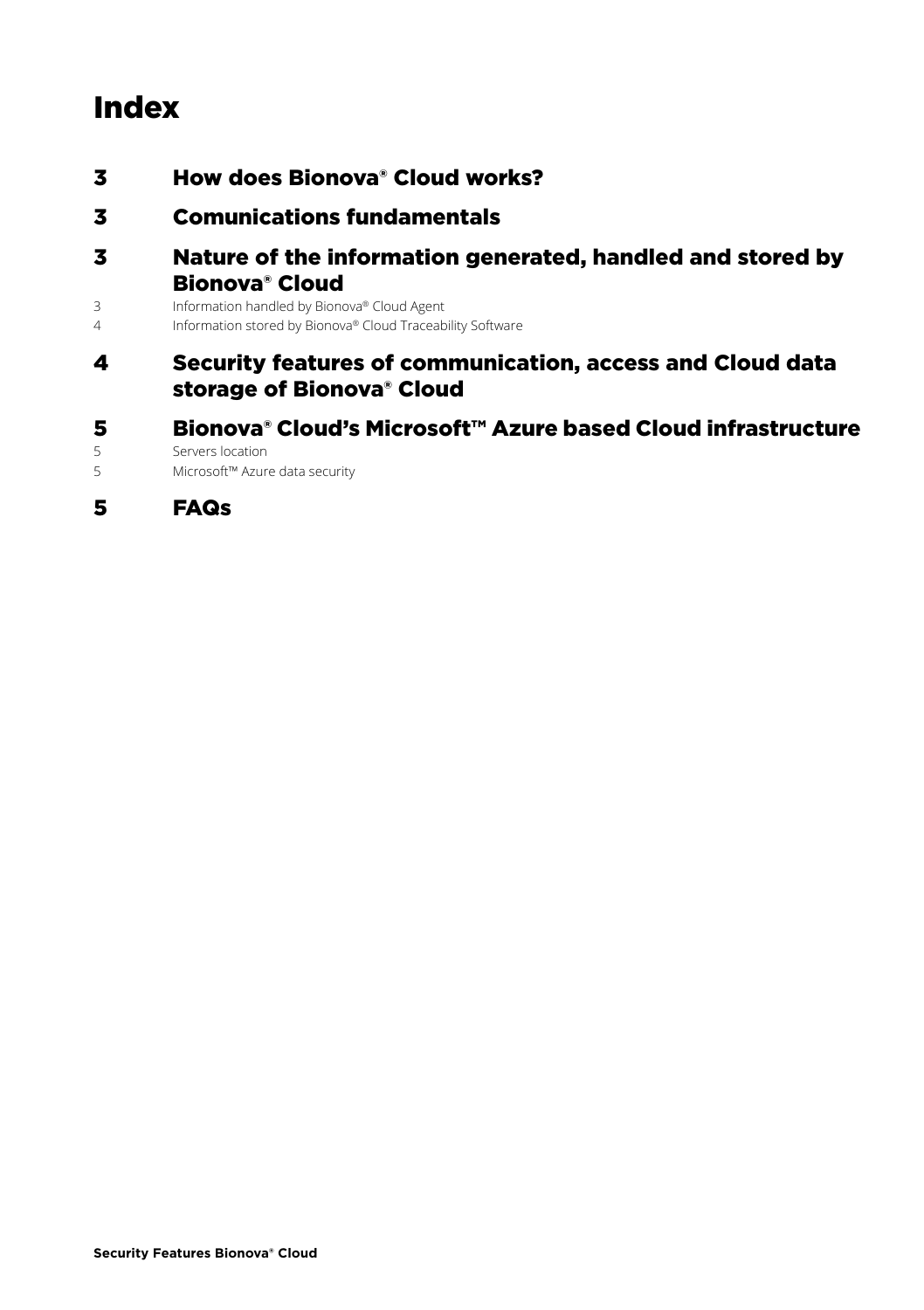## <span id="page-2-0"></span>■ How does Bionova® Cloud works?

The new Bionova® Cloud environment is a Cloud based solution that integrates the information generated by Terragene® electronic devices with an easy-to-use Web App for the traceability of sterilization and disinfection control applications.

The Bionova® Cloud environment is composed by two main components: the Bionova® Cloud Traceability Software which is a Web Based application, and the Bionova® Cloud Agent which is a Microsoft™ Windows App that acts as an interface between the Terragene® compatible devices and the web based application.



The Bionova® Cloud Agent handles all communications with Terragene® compatible electronic devices and the Host PC where the Agent App runs.

Bionova® Cloud Agent then acts as an interface between the Terragene® compatible devices and the Bionova® Cloud Traceability software and sends the information generated from the devices to the Microsoft™ Azure powered Cloud server where the Traceability Software Web App runs and stores the information.

The user can then access to the Cloud saved information through any device with a compatible web browser.

## ■ Comunications fundamentals

Communication is at the very core of Bionova® Cloud Environment's DNA.

For the Bionova® Cloud Environment to be able to carry out its intended use, internet connectivity is needed for: ● Communication between a Web browser and Bionova® Cloud's Microsoft™ Azure servers (for the user to be able to access the Cloud stored data).

● Communication between the Bionova® Cloud Agent Windows APP and the Bionova® Cloud's Microsoft™ Azure servers (for readout results from Terragene® electronic devices to be synchronized to the Cloud Servers).

In both cases, all internet communication is carried out using standardized HTTPS-TLS protocols. No additional protocols or special ports are required to use the Bionova® Cloud Environment or any of its modules.

Keep in mind that, as a rule of thumb, if you can access Google or Gmail from your PC Web browser, then you can use Bionova® Cloud and Bionova® Cloud Agent on your PC without any additional configuration.

Please refer to the Bionova® Cloud User Manual for more information on Bionova® Cloud Environment system requirements (Bandwith, used endpoints, etc).

## **Nature of the information** generated, handled and stored by Bionova® Cloud

The information handled and stored by the Bionova® Cloud Environment is comprised of information related to the readout result of Terragene® sterilization, disinfection and hygiene indicators by Terragene® electronic devices, and accessory information entered by the User to the Web application to add context about the infection control process in which the indicator is used.

No Protected Health Information (PHI) is stored or handled by the Bionova® Cloud Traceability Software, Bionova® Cloud Agent, nor any of its components.

## Information handled by Bionova® Cloud Agent

#### **Information of Bionova® Auto-reader Incubators**

The Information handled is related to the incubation and readout process of the indicator used: either a SCBI or a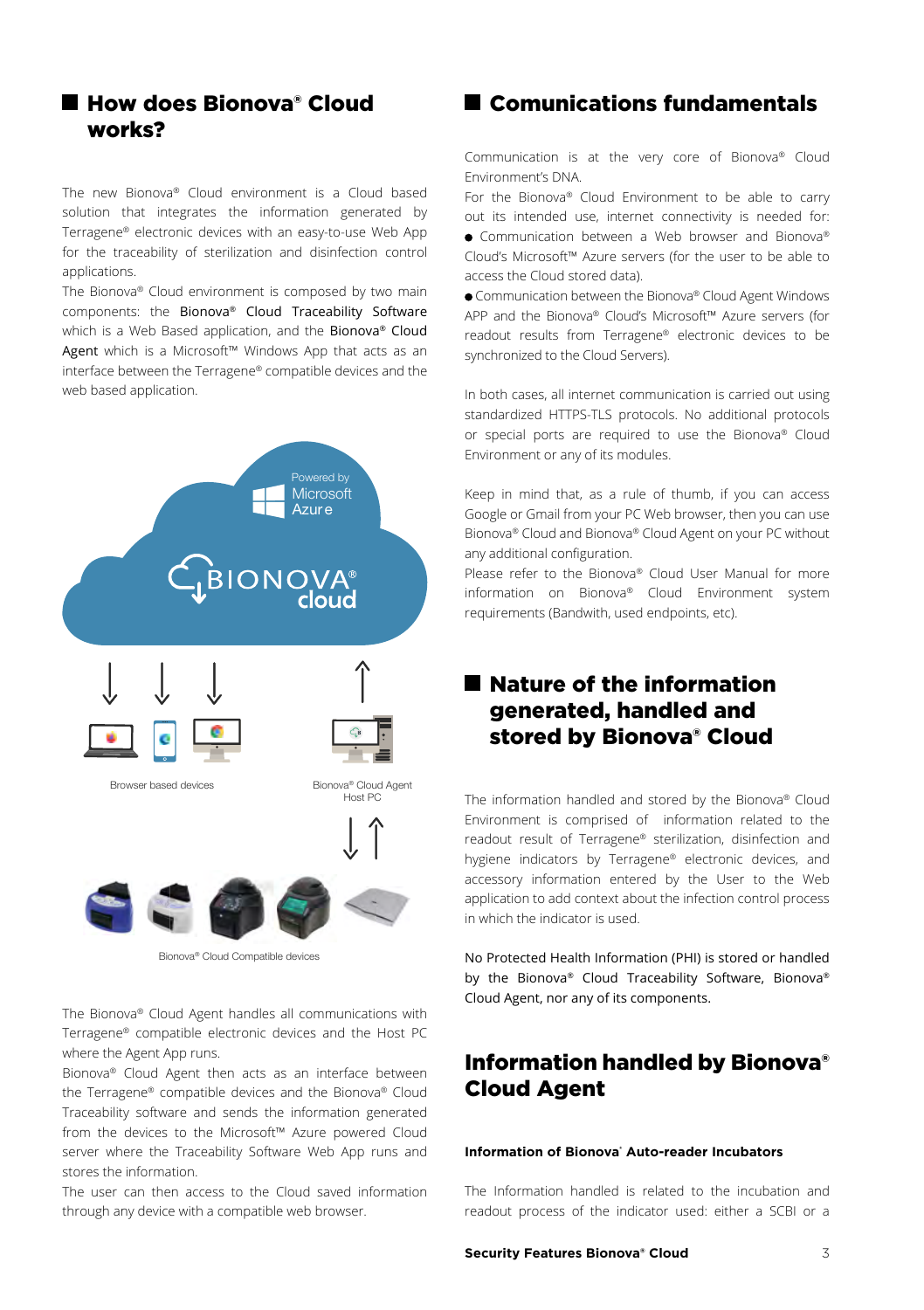#### <span id="page-3-0"></span> $\epsilon$  Nature of the information generated. handled and stored by Bionova® Cloud

Pro1Micro Hygiene Monitoring Indicator. This information includes the readout result, readout time, incubation temperature and such. The information comprises the same information available on the incubation result ticket.

#### **For the Trazanto® reader**

The Information handled is related to the readout of chemical, and washing indicators. This information includes the readout result, and information related to the indicator such as indicator type, batch number, reference values and such.

Bionova® Cloud Agent does not retrieve any type of information from the Host PC where it runs, nor any other user device connected to the Host PC, outside the information that is sent by Compatible Terragene® Devices to the Bionova® Cloud Agent.

## Information stored by Bionova® Cloud Traceability Software

The information handled and stored by the Traceability Software Web Application consists of the information sent by the Bionova® Cloud Agent *(see previous section)*, information imputed by the User to add context about the infection control process in which the read out result is created, and login details and preferences for the users of the Web App. Bionova® Cloud Traceability software does not retrieve any information from the host PC, outside the information that is sent by the Bionova® Cloud Agent to the Traceability software.

## Security features of communication, access and Cloud data storage of Bionova® Cloud

Terragene® supports a continuously improving security program that reduces risk, responds to threats and protects our company's intellectual property and the privacy of data while driving compliance with regulatory requirements and industry best practices. Committed to scientific advancement, we employ the latest security tools and offer solutions that enable our customers to push the boundaries of innovation.

These are some of the security features implemented to keep our customer data private and secure:



#### **Bionova® Cloud Agent Communication**

• Encripted communication with web service via Transport Layer Security Protocol (TLS).

• Password protected access to web service.

 $\bullet$  Encryption certificates provided by Trusted Certificate Authority (Microsoft™ Azure).



#### **Data Safety**

Bionova® Cloud data is stored in Microsoft™ Azure Storage

and encrypted by Microsoft™ Azure Cloud servers by 256-bit Advanced Encryption Standard (AES-256).

#### **Access Control**

 $\bullet$  Administrative access requires multifactor authentication (MFA).

**•** Encryption certificates validation.

● Tampering protection provided by Microsoft™ Azure against malware, distributed denial-of-service.



#### **Communication**

**•** Encripted communication with web service by 256-bit encryption and HTTPS.

- Password protected access to web service.
- $\bullet$  Encryption certificates provided by Trusted Certificate Authority (Microsoft™ Azure).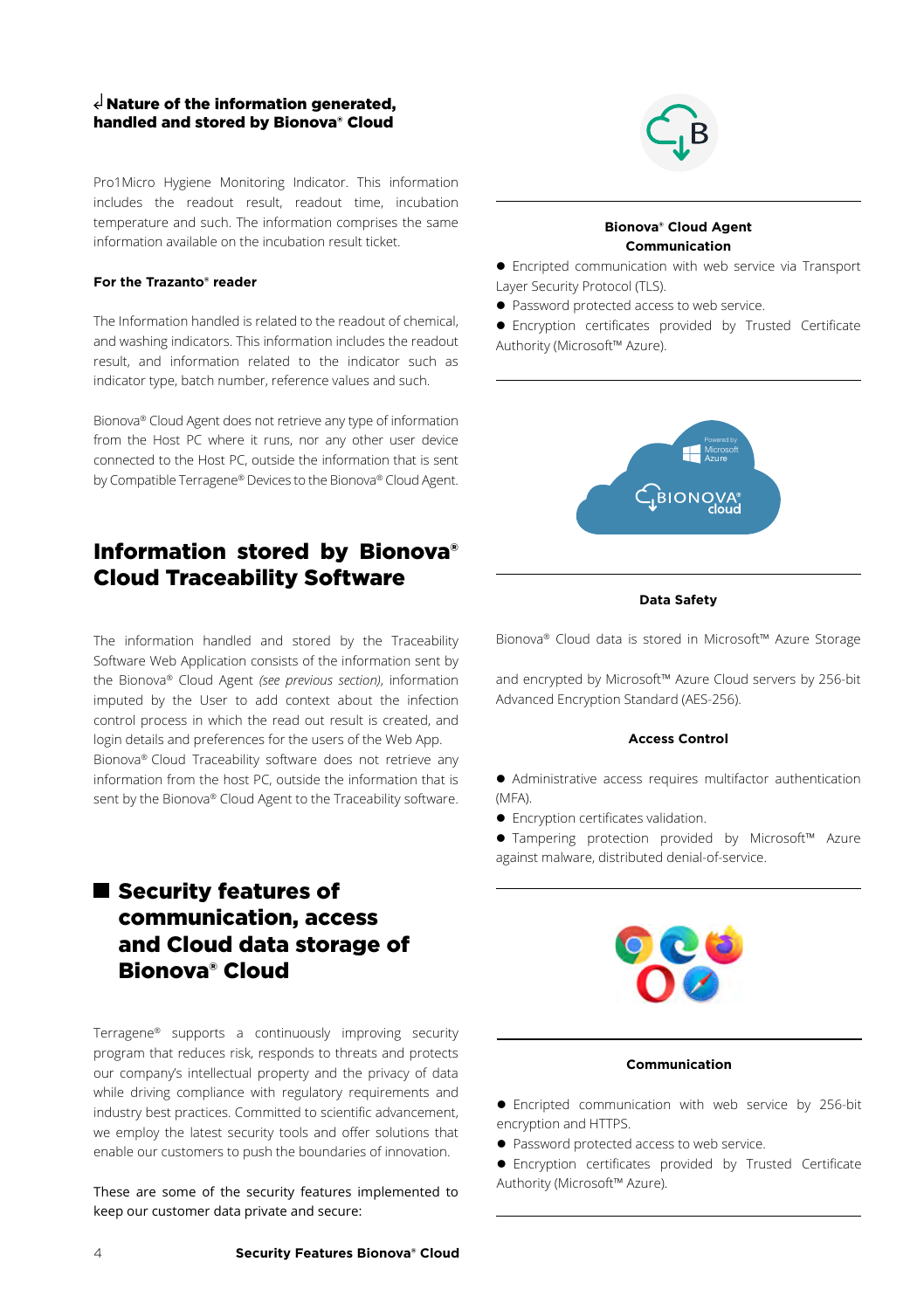## <span id="page-4-0"></span>■ Bionova® Cloud's Microsoft™ Azure based Cloud infrastructure

The Bionova® Cloud Traceability Software Web application and all its stored data is powered by Microsoft™ Azure state of the art Cloud infrastructure.

## Servers location

Microsoft™ Azure is a well recognized Cloud service provider with servers all over the world. The Microsoft™ Azure servers in which Bionova® Cloud Traceability Software currently runs are located on Microsoft™ Data centers located on the West Coast of the United States of America.

## Microsoft™ Azure data security

The security strategy implemented by Microsoft™ Azure for securing the data tier of Bionova® Cloud follows the layered defense-in-depth approach as shown in the picture below, and moves from the outside in:



At a very broad level, we can say that Microsoft™ Azure protects customer data by implementing 4 different layers of security.

**Network security Layer:** Firewalls prevent network access to the server until access is explicitly granted based on IP address or Microsoft™ Azure Virtual network traffic origin.

**Acces management layer:** Authentication and authorization implementing a secure login process through encryption.

**Threat protection:** SQL Database and SQL Managed Instance secure customer data by providing auditing and threat detection capabilities.

**Information protection and encryption:** All Cloud user stored information is encrypted. This includes Encryption-intransit, Encryption-at-rest, Encryption-in-use, Dynamic data masking and Key management with Microsoft™ Azure Key Vault.

For more information about Microsoft™ Azure security features please visit the following article: [An overview of](https://docs.microsoft.com/en-us/azure/azure-sql/database/security-overview) [Azure SQL Database and SQL Managed Instance security](https://docs.microsoft.com/en-us/azure/azure-sql/database/security-overview) [capabilities.](https://docs.microsoft.com/en-us/azure/azure-sql/database/security-overview)



#### **How are my passwords managed?**

Once you create your administrator account for your company, a two steps validation process will be carried out for validation for the Administrator e-mail address.

After e-mail address validation, the Administrator can add users to the company using the Bionova® Cloud web interface. Whenever a new user is added to the company, a validation e-mail will be sent to the user e-mail address.

In case of losing your login details, Administrators and Users alike can follow the steps on the Bionova® Cloud login page for resetting their password. The process will send a password reset request e-mail to the user previously validated e-mail address.

#### **Is the information saved on Bionova® Cloud private?**

Yes, only the personnel within your organization can access your company's stored information.

#### **To what kind of information Terragene® has access to?**

Terragene® can not access to your login details information nor to your account details. All information gathered by Terragene® from Bionova® Cloud is anonymous and it's only used to provide metrics for the performance of the Bionova® Cloud environment. For more details, please check the *Bionova® Cloud EULA*.

#### **Will my information be available to any third party at any moment?**

No, your information is kept private only for the users of your company that use the Bionova® Cloud environment. No information will be shared with third parties at any moment.

#### **Can I connect other Traceability Softwares to Bionova® Cloud maintaining encryption?**

Yes, Bionova® Cloud Traceability Software can export the Cloud stored data to other traceability softwares using an HL7 protocol implementation. The connection between the software is encrypted by secure authentication and SSl encryption.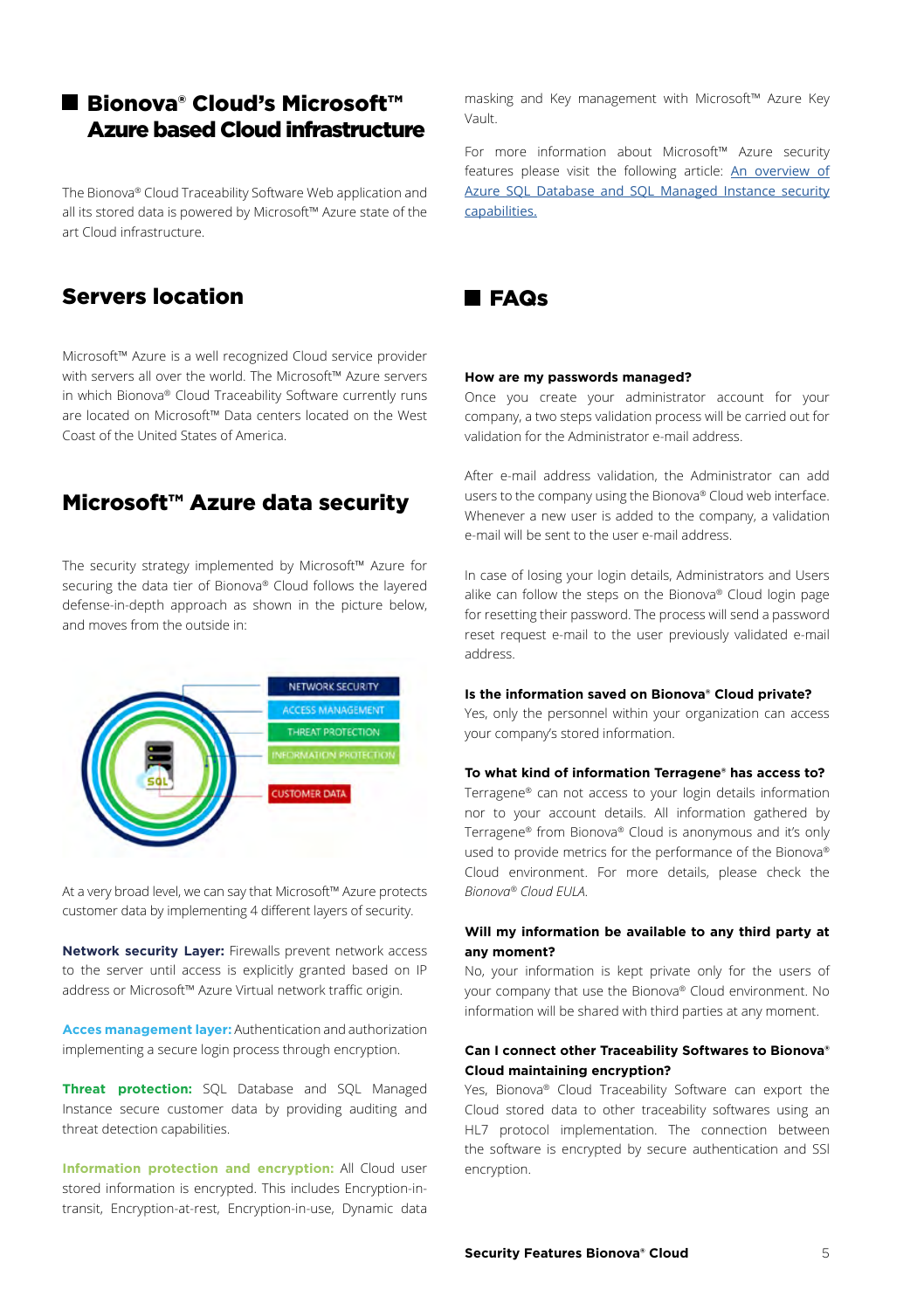### FAQs

#### **Do I need any special communication protocols or to open ports on my PC or LAN to run Bionova® Cloud Agent or Bionova® Cloud Traceability software?**

No special ports or protocols are needed to use Bionova® Cloud Environment or any of its modules because communication with the Microsoft™ Azure Servers where Bionova® Cloud runs is carried out using standard protocols and ports (HTTPS-TLS).